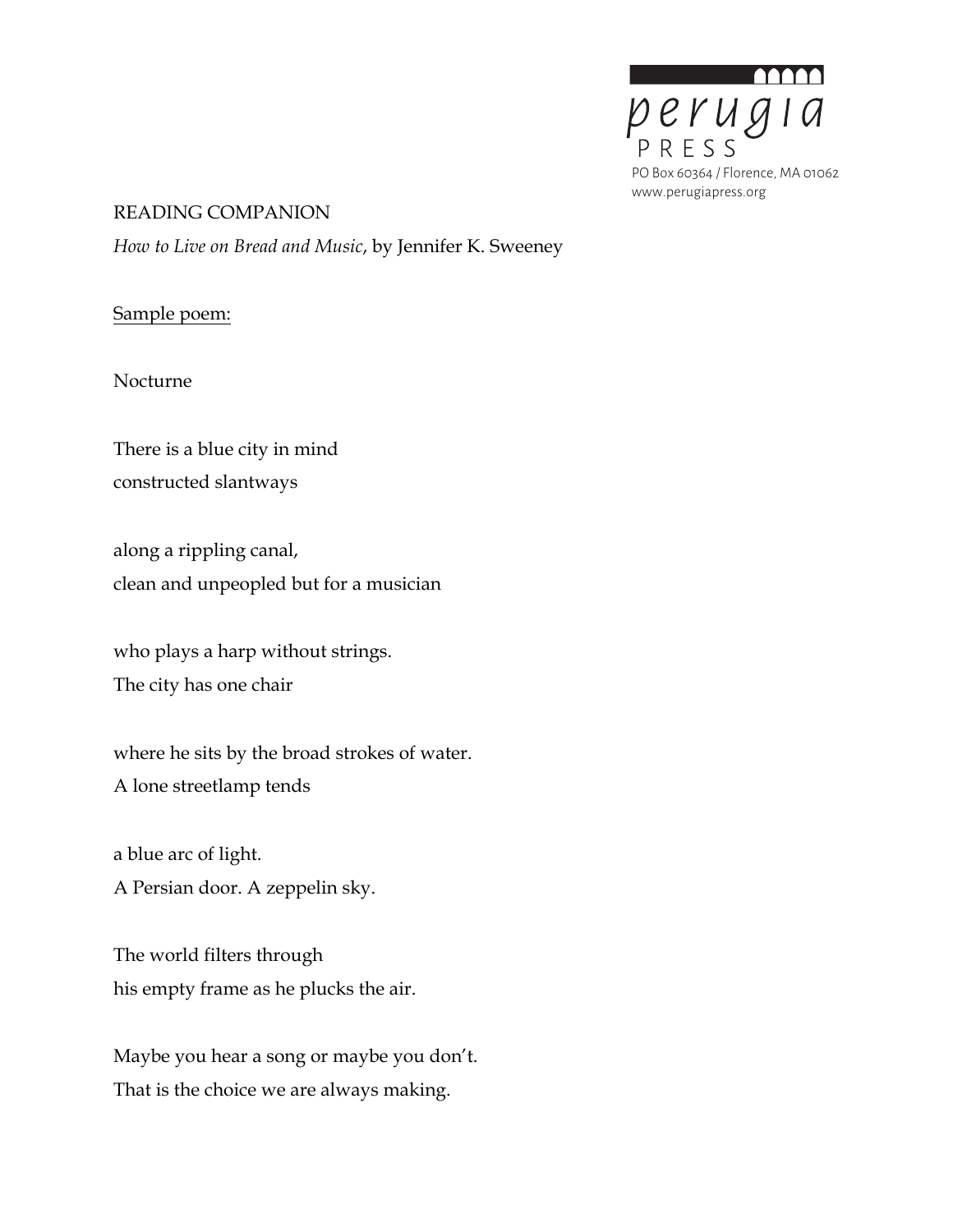## Questions to consider:

- 1. In "What Call," the speaker says "So much of what has soothed me has not been human." What does the speaker(s) in this collection find soothing?
- 2. How do the *bread* and *music* of the title appear throughout the collection? Why do you think the poet chose them?
- 3. In "Yesterday We Watched the Spider Spin," the speaker asks "my dear does the spider mourn / like we do?" How do the poems in this collection look at loss and grief? What tone(s) is used?
- 4. "Requiem for America" ends with the lines, "we had only / a few moments / to choose." Who is the "we" and what is the choice? How does it relate to the choice at the end of "Nocturne"?
- 5. Sweeney uses a focus on small details throughout these poems. Consider the effect this has on the reader. Does this strategy pull the reader closer, or keep the reader distant? How?
- 6. Trains, and traveling on trains, are recurring images in this collection. What do you think they symbolize?
- 7. How do the poems in this collection move between realism and surrealism? Does Sweeney employ just one of these approaches in a poem, or does she blend the two? Find examples.
- 8. Find two poems that address Sweeney's theme of nostalgia, and two for the theme of impermanence.

# Writing prompts:

- 1. Write a poem where you list "other things / people wanted nailed down" (lines from "The Arcata and Mad River Railroad").
- 2. Write a "How To" poem, which, like Sweeney's poems, is not a literal instruction manual, but instead moves toward the absurd and surreal.